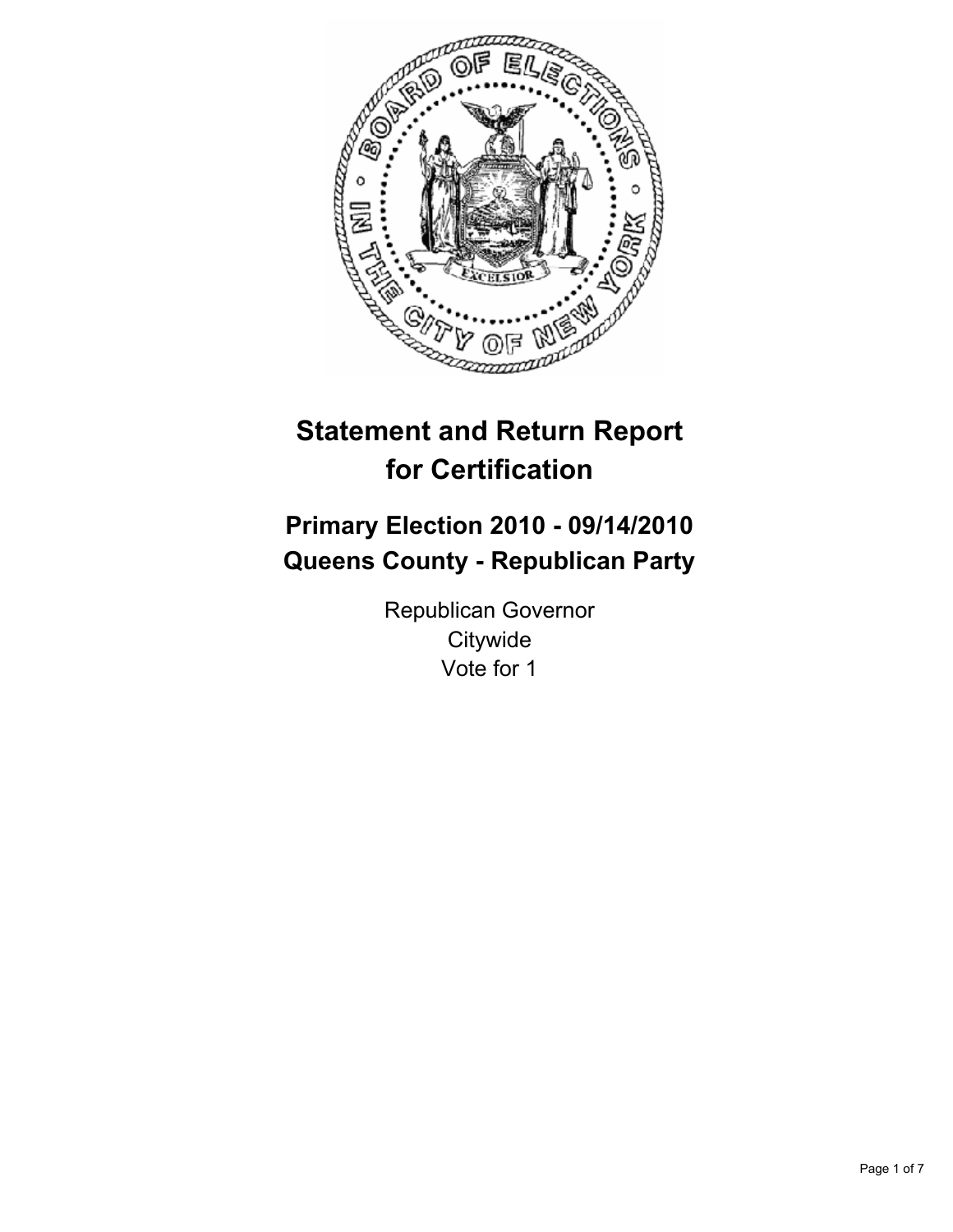

| <b>PUBLIC COUNTER</b>  | 479 |
|------------------------|-----|
| <b>EMERGENCY</b>       | 2   |
| ABSENTEE/MILITARY      | 32  |
| AFFIDAVIT              | 0   |
| <b>RICK A LAZIO</b>    | 262 |
| <b>CARL P PALADINO</b> | 221 |
| A. PACHELO (WRITE-IN)  |     |
| <b>Total Votes</b>     | 484 |

# **Assembly District 23**

| <b>PUBLIC COUNTER</b>      | 1,474 |
|----------------------------|-------|
| <b>EMERGENCY</b>           | 0     |
| ABSENTEE/MILITARY          | 85    |
| AFFIDAVIT                  | 8     |
| RICK A LAZIO               | 855   |
| CARL P PALADINO            | 675   |
| DAVID PATTERSON (WRITE-IN) |       |
| RESSIE (WRITE-IN)          | 2     |
| <b>Total Votes</b>         | 1,533 |

#### **Assembly District 24**

| <b>PUBLIC COUNTER</b>   | 1,192        |
|-------------------------|--------------|
| <b>EMERGENCY</b>        | $\mathbf{0}$ |
| ABSENTEE/MILITARY       | 64           |
| AFFIDAVIT               | 4            |
| <b>RICK A LAZIO</b>     | 671          |
| CARL P PALADINO         | 571          |
| ANDREW CUOMO (WRITE-IN) | 2            |
| <b>Total Votes</b>      | 1.244        |

| <b>PUBLIC COUNTER</b> | 741 |
|-----------------------|-----|
| <b>EMERGENCY</b>      | 0   |
| ABSENTEE/MILITARY     | 34  |
| AFFIDAVIT             |     |
| RICK A LAZIO          | 404 |
| CARL P PALADINO       | 347 |
| <b>Total Votes</b>    | 751 |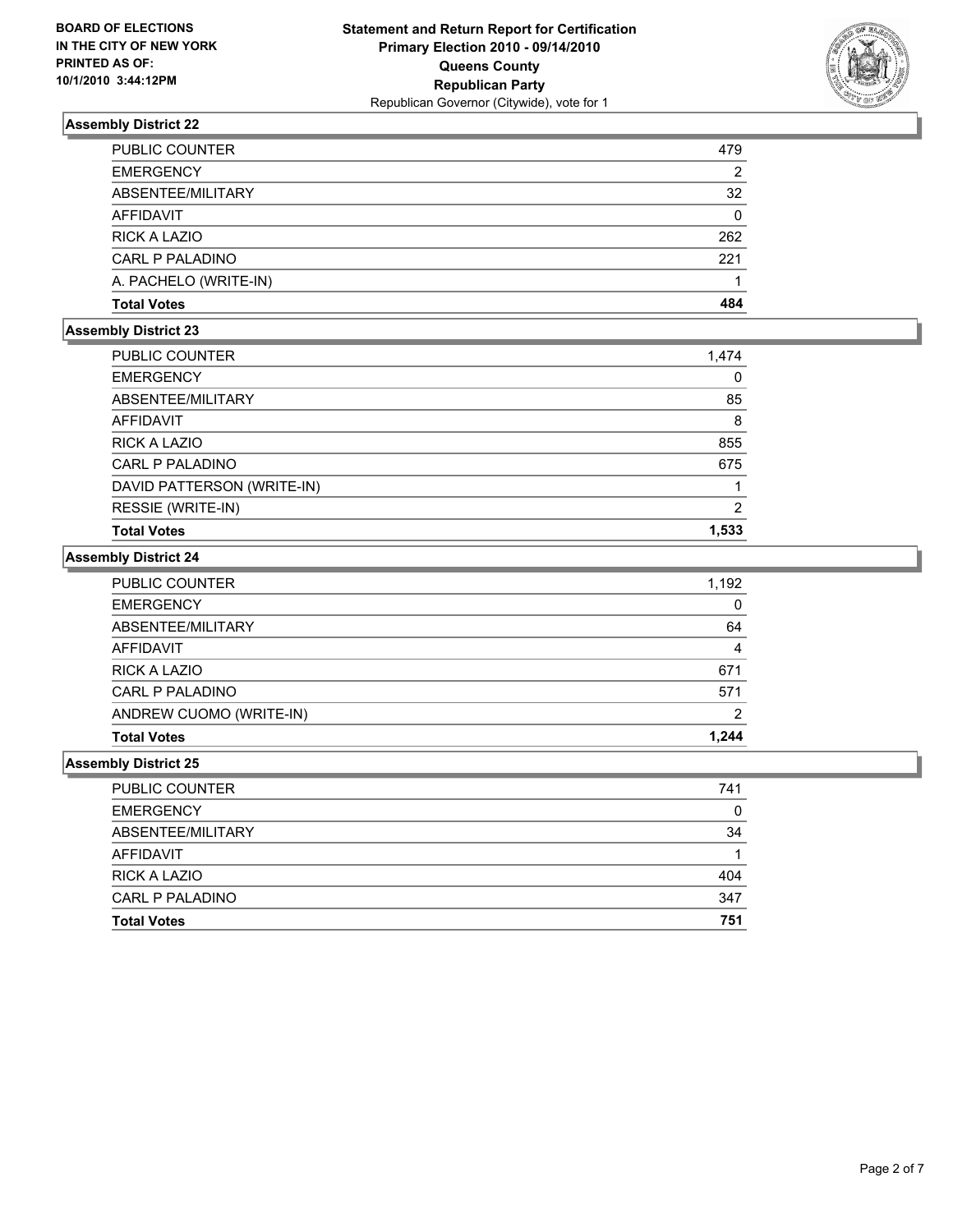

| <b>PUBLIC COUNTER</b>    | 1,872 |
|--------------------------|-------|
| <b>EMERGENCY</b>         | 0     |
| ABSENTEE/MILITARY        | 78    |
| <b>AFFIDAVIT</b>         | 5     |
| <b>RICK A LAZIO</b>      | 1,089 |
| CARL P PALADINO          | 830   |
| ANDREW CUOMO (WRITE-IN)  |       |
| RUDY GUILIANI (WRITE-IN) |       |
| <b>Total Votes</b>       | 1.921 |

#### **Assembly District 27**

| PUBLIC COUNTER            | 739 |
|---------------------------|-----|
| <b>EMERGENCY</b>          |     |
| ABSENTEE/MILITARY         | 42  |
| <b>AFFIDAVIT</b>          | 8   |
| <b>RICK A LAZIO</b>       | 394 |
| CARL P PALADINO           | 345 |
| HARRY WILSON (WRITE-IN)   |     |
| ROY GOODMAN (WRITE-IN)    |     |
| WARREN REDLICH (WRITE-IN) |     |
| <b>Total Votes</b>        | 742 |

### **Assembly District 28**

| <b>PUBLIC COUNTER</b>   | 1,412 |
|-------------------------|-------|
| <b>EMERGENCY</b>        | 3     |
| ABSENTEE/MILITARY       | 69    |
| <b>AFFIDAVIT</b>        | 4     |
| RICK A LAZIO            | 777   |
| CARL P PALADINO         | 669   |
| ANDREW CUOMO (WRITE-IN) |       |
| CUOMO (WRITE-IN)        | 2     |
| J. NEITHER (WRITE-IN)   |       |
| <b>Total Votes</b>      | 1.450 |

| <b>Total Votes</b>         | 147 |
|----------------------------|-----|
| WILLIAM LERTOLA (WRITE-IN) |     |
| CARL P PALADINO            | 63  |
| <b>RICK A LAZIO</b>        | 83  |
| <b>AFFIDAVIT</b>           |     |
| ABSENTEE/MILITARY          | 17  |
| <b>EMERGENCY</b>           |     |
| PUBLIC COUNTER             | 136 |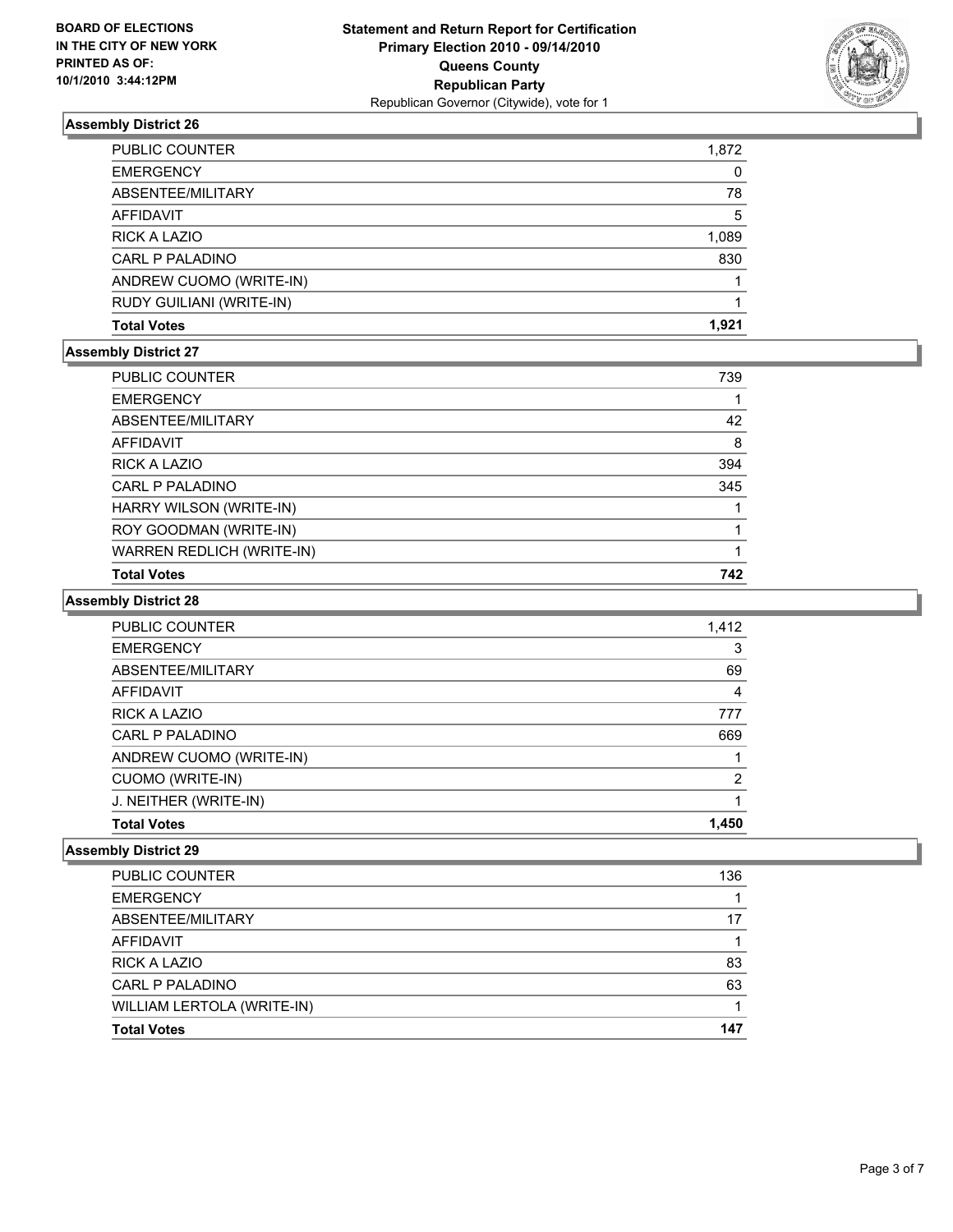

| <b>Total Votes</b>    | 826 |
|-----------------------|-----|
| CARL P PALADINO       | 386 |
| <b>RICK A LAZIO</b>   | 440 |
| AFFIDAVIT             | 3   |
| ABSENTEE/MILITARY     | 40  |
| <b>EMERGENCY</b>      | 0   |
| <b>PUBLIC COUNTER</b> | 802 |

### **Assembly District 31**

| 196 |
|-----|
| 84  |
| 112 |
|     |
| 45  |
| 0   |
| 160 |
|     |

#### **Assembly District 32**

| <b>PUBLIC COUNTER</b> | 102 |
|-----------------------|-----|
| <b>EMERGENCY</b>      | 0   |
| ABSENTEE/MILITARY     | 10  |
| AFFIDAVIT             | 3   |
| <b>RICK A LAZIO</b>   | 72  |
| CARL P PALADINO       | 38  |
| <b>Total Votes</b>    | 110 |

#### **Assembly District 33**

| <b>PUBLIC COUNTER</b>    | 336 |
|--------------------------|-----|
| <b>EMERGENCY</b>         | 0   |
| ABSENTEE/MILITARY        | 23  |
| AFFIDAVIT                |     |
| <b>RICK A LAZIO</b>      | 216 |
| CARL P PALADINO          | 135 |
| <b>CUOMO (WRITE-IN)</b>  |     |
| RALPH LORINGO (WRITE-IN) |     |
| <b>Total Votes</b>       | 353 |

| <b>Total Votes</b>         | 444 |
|----------------------------|-----|
| ERIC P DAVIS (WRITE-IN)    |     |
| DAVID PATTERSON (WRITE-IN) |     |
| CARL P PALADINO            | 197 |
| <b>RICK A LAZIO</b>        | 245 |
| <b>AFFIDAVIT</b>           | 3   |
| ABSENTEE/MILITARY          | 22  |
| <b>EMERGENCY</b>           |     |
| <b>PUBLIC COUNTER</b>      | 429 |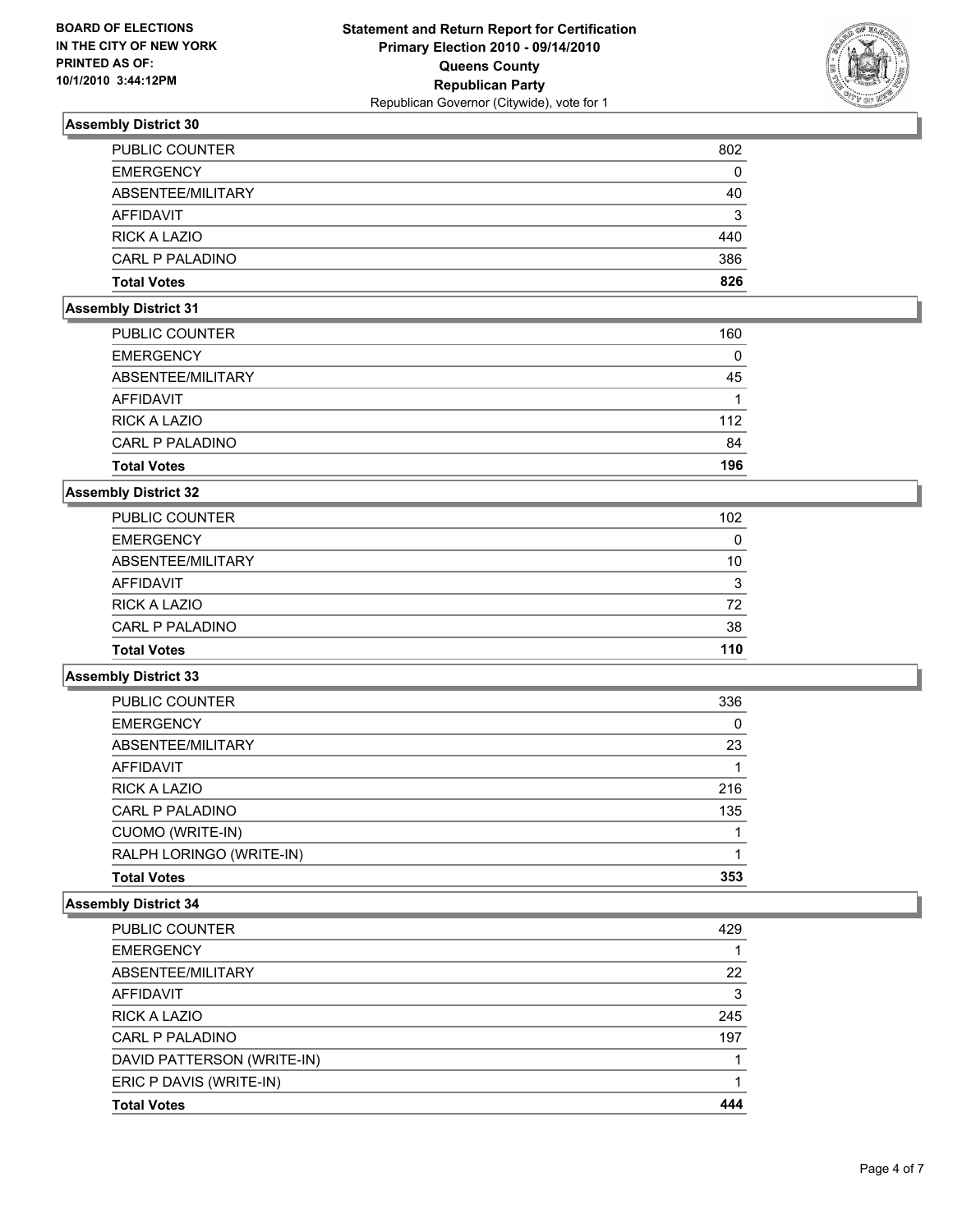

| <b>PUBLIC COUNTER</b>     | 307 |
|---------------------------|-----|
| <b>EMERGENCY</b>          | 0   |
| ABSENTEE/MILITARY         | 34  |
| AFFIDAVIT                 | 3   |
| RICK A LAZIO              | 198 |
| CARL P PALADINO           | 123 |
| FRANCISCO MOYA (WRITE-IN) |     |
| IVAN MEEHAN (WRITE-IN)    |     |
| <b>Total Votes</b>        | 323 |

#### **Assembly District 36**

| <b>EMERGENCY</b>       | 0   |
|------------------------|-----|
| ABSENTEE/MILITARY      | 21  |
| AFFIDAVIT              | 6   |
| <b>RICK A LAZIO</b>    | 359 |
| CARL P PALADINO        | 237 |
| JAN JOHNSON (WRITE-IN) |     |
| <b>Total Votes</b>     | 597 |

#### **Assembly District 37**

| <b>PUBLIC COUNTER</b>     | 418 |
|---------------------------|-----|
| <b>EMERGENCY</b>          | 0   |
| ABSENTEE/MILITARY         | 23  |
| AFFIDAVIT                 | 3   |
| RICK A LAZIO              | 235 |
| CARL P PALADINO           | 196 |
| WALTER IWACHIW (WRITE-IN) |     |
| <b>Total Votes</b>        | 432 |

| <b>PUBLIC COUNTER</b> | 793            |
|-----------------------|----------------|
| <b>EMERGENCY</b>      | 0              |
| ABSENTEE/MILITARY     | 44             |
| AFFIDAVIT             | $\overline{4}$ |
| RICK A LAZIO          | 461            |
| CARL P PALADINO       | 356            |
| COMO (WRITE-IN)       |                |
| M. COMO (WRITE-IN)    |                |
| <b>Total Votes</b>    | 819            |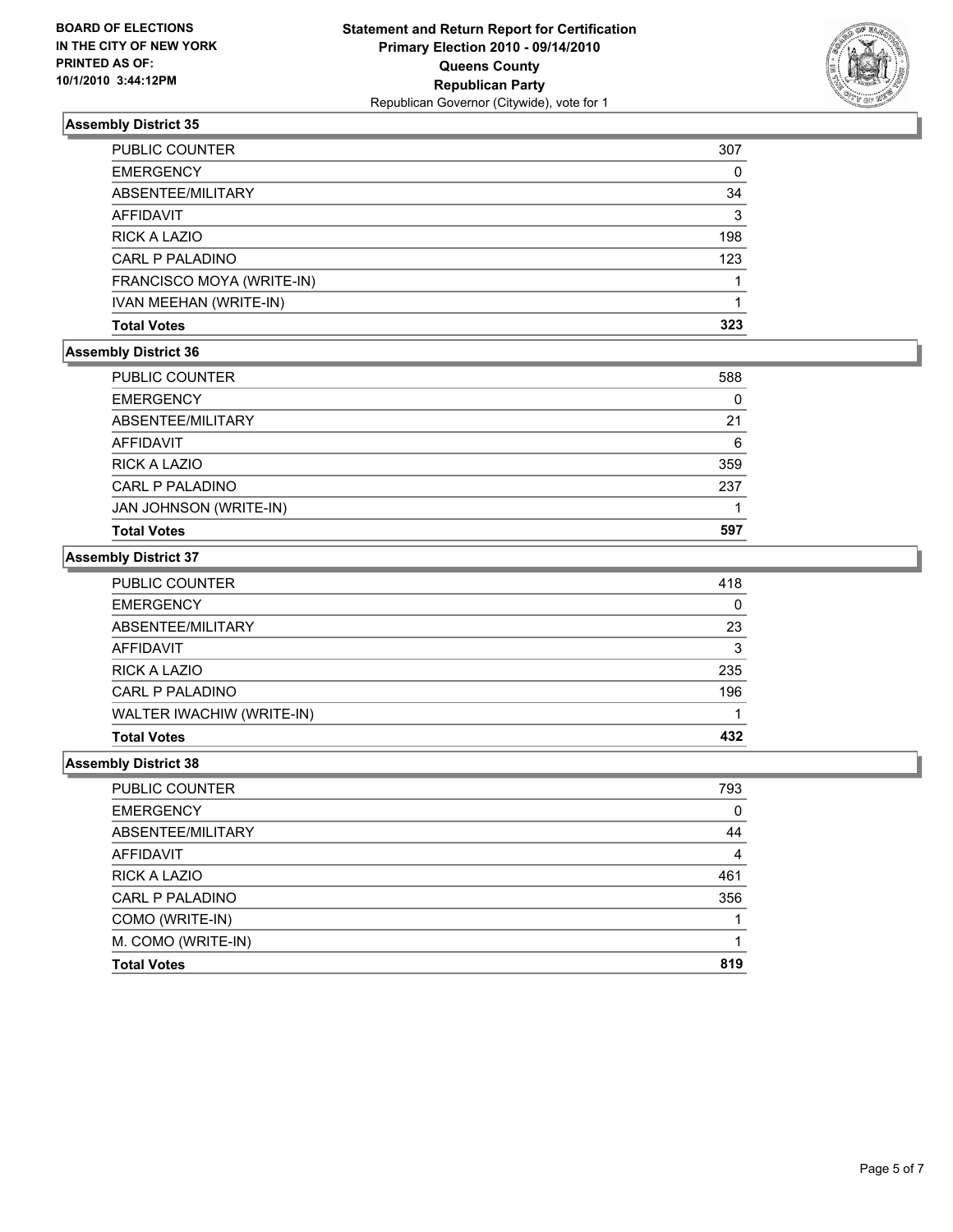

| <b>Total Votes</b>     | 247 |
|------------------------|-----|
| <b>CARL P PALADINO</b> | 110 |
| <b>RICK A LAZIO</b>    | 137 |
| AFFIDAVIT              | 5   |
| ABSENTEE/MILITARY      | 19  |
| <b>EMERGENCY</b>       | 0   |
| <b>PUBLIC COUNTER</b>  | 261 |